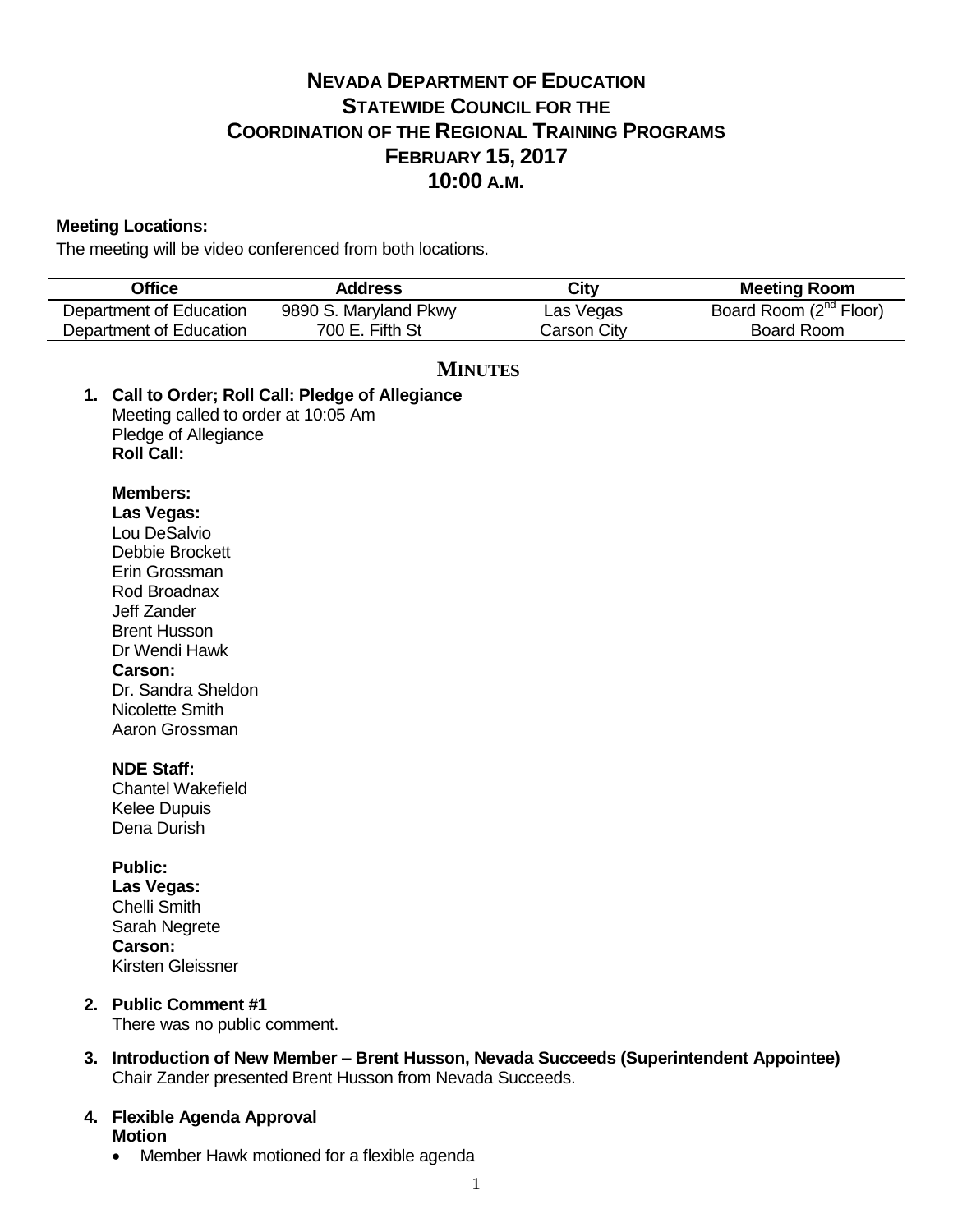

- Member Sheldon seconded the motion
- All in favor
- **Motion passed at 10:08 AM**
- **5. Approval of Prior Meeting Minutes for May 13, 2016 Motion**
	- Member DeSalvio moved to approve the May minutes
	- Member Broadnax seconded the motion
	- All in favor
	- **Motion carried at 10:08 AM**

# **6. Nevada Department of Education Updates**

Dena Durish introduced Chantel Wakefield and Kelee Dupuis as new Council staff. Dena gave a brief overview of the history of the Every Student Succeeds Act (ESSA) to the Council. She stated that the ESSA Advisory work began in May of 2016 and NDE put together several workgroups. These workgroups gave their recommendations to the main ESSA advisory group. All of the work finished on January  $3^{\bar{r}d}$ . Dena asked the Council to review the New Nevada ESSA plan online and give their input. NDE is submitting the plan to the US Department of Education in April. She stated that the most important pieces of the report are the appendices at the end that show the recommendations from the workgroups and the ESSA Advisory group's response. Deputy Durish personally staffed the teaching and leading workgroup. Some of the items discussed in that particular workgroup are: the elimination of "Highly qualified" as a status for teachers- now NDE uses inexperienced versus experienced, looking into redoing the Nevada Data Report Card, and how NDE calculates a school's star rating. Chair Zander and Member Smith were both on workgroups as well.

Dena Durish shared the Great Teacher and Leading Fund (GTLF) external evaluation and notified the Council that FY16 GTLF awardee final reports are on the Department of Education website.

## **7. SB474 Advisory Task Force on Professional Development Final Report**

Kelee Dupuis stated that the Task Force submitted its final report on seven areas of study: the cost of professional development, federal funding available for the professional development; the effectiveness of the delivery of professional development is delivered, the standards and quality of professional development; the effectiveness of the programs for professional development, professional development for paraprofessionals and other educational personnel; and the structure for the delivery of professional development. Kelee also listed the meeting dates and members of the Task Force.

The first category that the Task Force gave recommendations for is Professional Development Standards. The recommendations in this category are: 1) Direct the State Board of Education (SBE) to adopt a specific set of standards for use by all districts and RPDP's, 2) Direct the State Board of Education to align proposed standards and student performance outcomes to program evaluations, and 3) update NRS to reflect the federal Every Student Succeeds Act (ESSA) definition of PD.

The second category is budget recommendations. The recommendations under this area are: 1) GTLF appropriations should continue, 2) adequate initial funding should be appropriated when new statewide initiatives are enacted (strategic determinations should be made regarding continued funding for ongoing implementation with fidelity), and 3) Nevada Department of Education (NDE) work with districts to clearly define PD expenditure categories and develop business rules for reporting costs associated with providing PD (resulting in annual reports to NDE regarding the use of state and federal funds for PD).

The third category of recommendations is Statute/Regulatory/Policy. The recommendations in this category are: 1) Districts and RPDP's align all PD with NDE priorities and goals, districts submit to the SBE an annual PD report, 2) CCSD participate in a pilot program utilizing established school site- level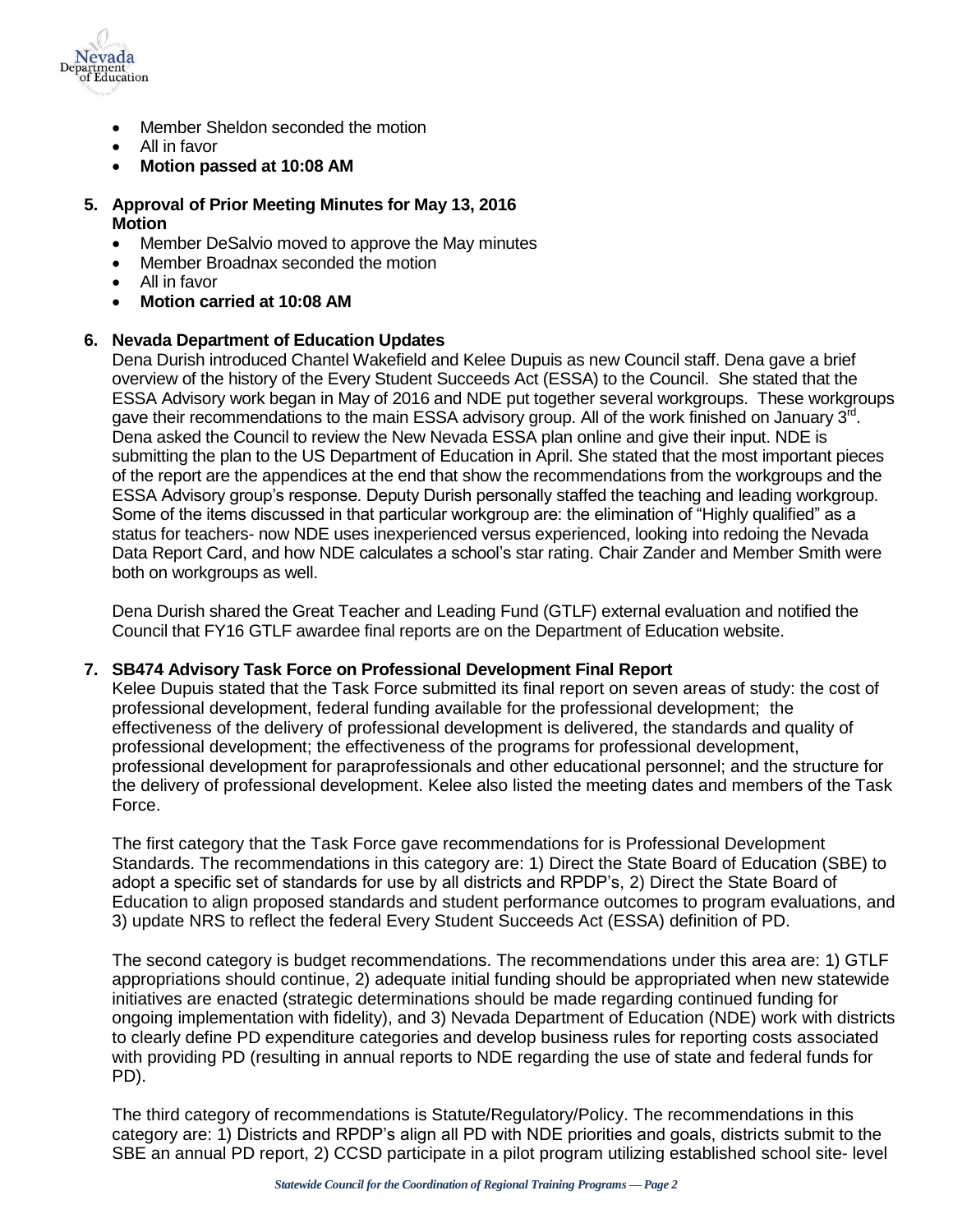

budget tracking business rules and a standard budget reporting template, 3) NDE and the Commission on Professional School Standards (COPS) collaborate to modernize the process for approving renewal credit PD course work, 4) COPS/SBE should only approve teacher and administrator preparation programs which include alignment to the NEPF, 5) districts, schools, and RPDP's should utilize NEPF data to drive PD, 6) Teachers and Leaders Council (TLC) and NDE should continue to monitor NEPF implementation, and 7) NEPF training should focus on school-based administrators and principal supervisors. Member Sheldon commented that the Task Force was concerned about NEPF implementation across the system.

Chair Zander asked what guidance was given on how districts will track PD, and Member Sheldon stated that the Task Force discussed adding a code to the budget codes that deal with PD. Chair Zander thanked Sandra for representing the RPDP committee on the Task Force. Member Smith asked about the recommendation around capturing the impact of PD on students and student learning and if there is a recommendation around specific measures and tools. Dr. Sheldon stated that there was not a specific measure recommendation. This led to the Council's discussion of surveys that teachers fill out at the end of RPDP trainings, and whether or not those accurately measure impact.

## **8. RPDP Annual Reports**

Dena Durish stated that each RPDP is required by statute to provide a comprehensive report of what was done in that year. Each RPDP Director gave an overview of their report.

Sarah Negrete, NNRPDP, stated that they serve Eureka, Elko, White Pine, Lander, Pershing, and Humboldt Counties. They serve 1,073 teachers and 37 administrators. Distribution of work type is a required reporting piece. They have preparation at 32%, travel at 19%, professional conversation (coaching) at 23%, instructional training at 19%, and classroom observation at 7%. A total of 613 unduplicated educators were reached during 15-16 year, and 2,951 duplicated educators were reached that year as well. Overall 54% of the staff in their region participated in NNRPDP services. She showed an example of a standard survey that is used upon completion of an RPDP survey. Participants scored their training a 4 and above in all categories, and these scores have remained steady across the years. They track and show student achievement using specific outcomes that are related to each training. For example on NVACs-Science, the outcome was to increase awareness and understanding of the NVACCS. It was a blended learning opportunity for K-5 teachers. Teachers that had little to no understanding at the beginning went to fare and solid understanding and awareness. NVACCS has three dimensions and they are: science and engineering practices, crosscutting concepts, and disciplinary core ideas. The teachers understanding of the three areas went up to 100% after completing the training. In the understanding of strategies to support science learning for all students, the educators went from No, slight, and fair to Fair and Solid.

Chelli Smith, SNRPDP, uses the Guskey model-a five tier approach that includes: participant reactions, organizational support and change, participant learning, participant use of knowledge and skills, and student learning outcomes. To accumulate data, SNRPD uses multiple sources: detailed contact logs, activity evaluations, pre and post test scores (PD that is 45 hours or more), qualitative artifacts and testimonials, and post-observation classroom visits. They are reinstituting a follow up around the end of April. 29,412 teacher and administrators are impacted by SNRPDP trainers. 17,196 of the participants went through PD and 43% are unduplicated. Their trainers provided PD for 6,871 administrators. Most trainings they offer last 2 days or greater. Educators can take a minimum of 140 hours through the RPDP to receive a PGP certificate. Educators take a pretest and posttest with each class, and there is a large normalized gain. Educators have to sign a letter saying SNRPDP trainers can come and observe their classroom. Chelli provided the following summary: Sustained PD that focuses on content teachers results in greater student achievement gains, content training that is supported at the school/region/district leads to greater student achievement gains, and teachers who reflect on their practice while undergoing sustained PD show stronger change toward research-based methods, which in turn results in greater student achievement.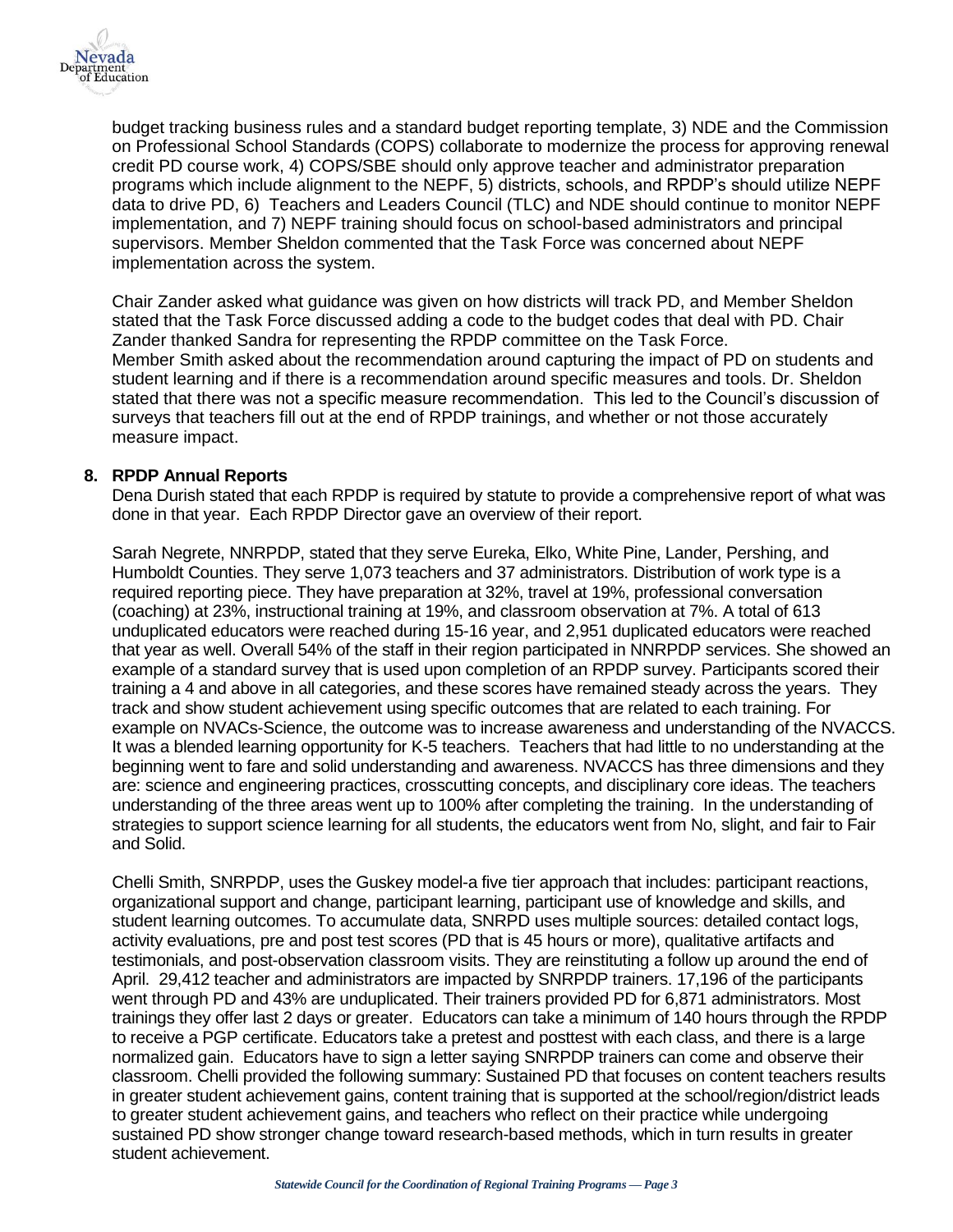

Kiersten Gleissner, NWRPDP, serves Carson, Churchill, Douglas, Lyon, Storey, and Washoe Counties. Their focus areas are NV content standards in literacy, math, and science; in addition to NEPF, Prek through third grade support, teacher leader development, a NBPTS cohort, family engagement, and integration of computer education and technology.

The logic model helps them align their work and unify their focus, and is used to guide case studies. There were a total of 2527 unduplicated educators reached, 6,228 duplicated educators where reached during the15-16 year. Elementary is the largest group that was served and administrators are the fewest group. Overall 48% of educators in the region participated in programs provided by the NWRPDP. The percentage of the type of services provided is training /in-service at 70%, consulting/collaboration is 16%, observed/coaching is 10%, and parent/family engagement is 4%. The percentage for their focus of services is parent/family engagement at 4%, other at 11%, NVACS social studies at 1%, NVACS science at 11%, NVACS math at 18%, NVACS literacy and English at 19%, NEPF at 24%, Leadership at 1%, Computer education and tech at 5%, assessment at 1%, and Prek-third grade at 5%. Educator satisfaction with their classes is between 4.3-4.6 on a five scaled score.

# **9. Long-Range Planning/Council Work Group Item:9**

Area A: Dena showed the Council its duties and responsibilities. She referenced a conversation around standards that occurred in April 2015, as well as discussing how RPDPs already use Learning Forward's seven standards for professional development. In addition, per Kelee's presentation there was a recommendation to add two additional standards. If legislation or this Council picks up the standards then Area A would be revisited. The Councils role only includes the governing bodies of the training programs.

Area B: The Council is to establish a statewide program for teachers and administrators concerning effective parental involvement and family engagement. Dena referenced a PIFE presentation to this Council from March 2014. Since it doesn't look like anything has been done with that, it was suggested that this responsibility be addressed and should be prioritized between now and the end of the year. Chair Zander suggested making this a topic for their next agenda, and to work with coordinators to evaluate what is/ has been going on in this area. Member Husson asked for reports from the RPDP's and PIFE Council at the next meeting. Member Hawk asked if they are just getting updates or collaborating and Dena explained that a state wide program needs to be established. Member Hawk asked if the statewide committee is the Council's responsibility. Dena informed the Council that the PIFE Council sees its role as advising on this priority and the two groups can do a joint subcommittee. Member Hawk then asked if the Council should have an establishment of standards and go from there, and Dena stated that the Council needs to establish a program, since it is not defined. Member Husson stated that the Council needs to understand what a good parental engagement program looks like. Member Sheldon asked if there is a group of people that is looking at family engagement, or is the Council starting it as an additional responsibility. Dena clarified that there is a PIFE council that is statutorily created, and they have several documents and tasks that are outlined; while the RPDP Council is to establish the training program around the work of PIFE. Member Hawk stated that it is already being done in the RPDPs. Dena read the PIFE Council statutory requirements: PIFE looks at best practices, but PIFE will create the standards and the RPDP Council will do the curriculum. This curriculum must be aligned and include teachers, paraprofessionals, disengaged families, capacity building, and the liaison conversation. Member Hawk asked for a report from the RPDP's, showing if they are aligned with the standards, at the next meeting. Chair Zander stated that this Council will focus on strategies and standards.

Part C: Coordinate the dissemination of information to school districts, administrators, and teachers concerning the training programs and services provided by the regional training programs.

Part D: Disseminate information to the regional training program concerning innovative and effective methods to provide PD.

Since both C and D refer to getting an update of what they are doing and the current landscape and how that information is shared with teachers, Chair Zander stated that guidelines can be put in place. It was suggested that RPDPs share their current process with the Council at the next meeting.